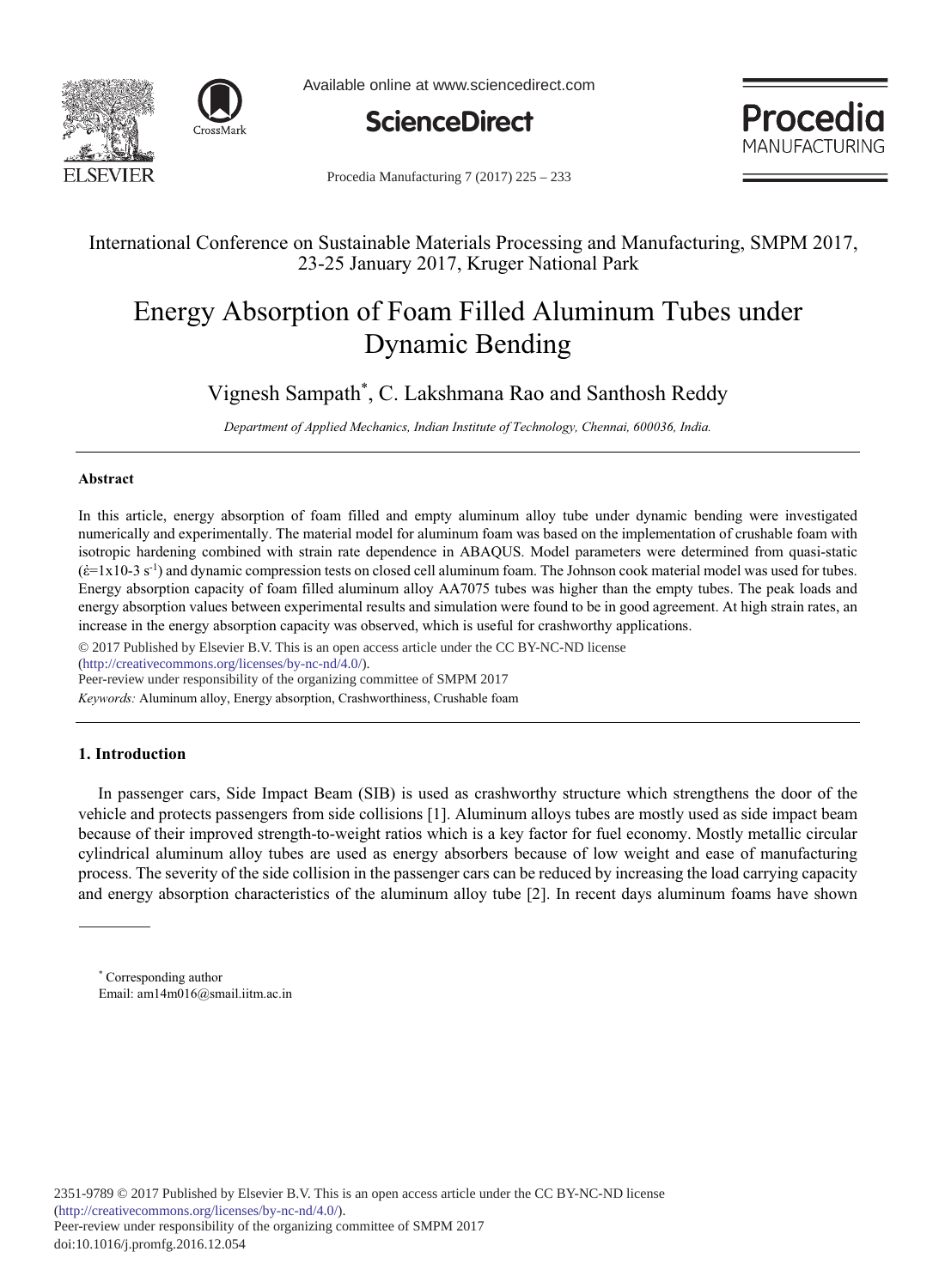interesting properties for shock absorption and crashworthiness applications in aviation and automotive sectors. The load carrying capacity, energy absorption characteristics of a SIB tube can be tested by dynamic three-point bending test method (Federal Motor Vehicles Safety Standard No. 214).

In the present work, a finite element (FE) model is developed for simulating the effect of filling closed cell aluminum core inside AA7075 tube subjected to impact bending test. CATIA modeling is used as a modeling tool and ABAQUS (ABAQUS User's Manual) is used as a finite element solver. For verifying the suitability of FE model, the results obtained are compared with experimental testing.

|                                                  | Nomenclature                                                                     |  |  |  |  |
|--------------------------------------------------|----------------------------------------------------------------------------------|--|--|--|--|
| <b>SIB</b><br>$\mathop E\nolimits_{a} \limits^*$ | Side Impact Beam<br>Energy absorption<br>Density of foam<br>Density of aluminium |  |  |  |  |
| $\rho_s$<br>$\sigma_{pl}$<br>$\varepsilon_D$     | Plateau stress<br>Densification strain                                           |  |  |  |  |

## 2. Experimental testing

2.1. Ouasi static compression test on closed cell aluminum foam:

Relative density ( $\rho^*/\rho$ ) of the closed cell aluminum foam filler has been measured in six specimens and the average was estimated around 0.16. To determine the quasi-static ( $\dot{\epsilon} = 1 \times 10^{-3}$  s<sup>-1</sup>) response of the foam, four compression test specimens were cut into regular square prisms of size  $20 \times 20 \times 40$  mm using wire cutting machine and then uniaxial compression at a crosshead speed of 1 mm/min.

## 2.2. Dynamic compression test on closed cell aluminum foam:

Impact compression tests of foam at higher strain rates ranging from 400 to 1000  $s^{-1}$  were performed using modified Split Hopkinson pressure bar setup. A total of 18 tests were conducted at targeting pressures of 1.5  $kg/cm<sup>3</sup>$ ,  $2 \text{ kg/cm}^3$ , 4 kg/cm<sup>3</sup> in order to determine strain rate sensitivity of foam specimen.

## 2.3. Drop weight impact test on empty and foam filled tube:

Drop weight impact tests were performed on empty and foam filled circular AA7075 tubes of length 150 mm, outer and inner diameter of 24 mm and 19 mm respectively as shown in Figure 1 (Fractovis plus, Ceast). Impactor having 3.56 kg weight with a nose of 20.0 mm diameter was impacted at a velocity of 2.0 m/s at the center of the specimen. The force displacement of sample and energy absorbed by the sample was recorded directly from the data acquisition system.





Figure 1. (a) Photographs of empty AA7075 tube b) AA7075 tube with foam core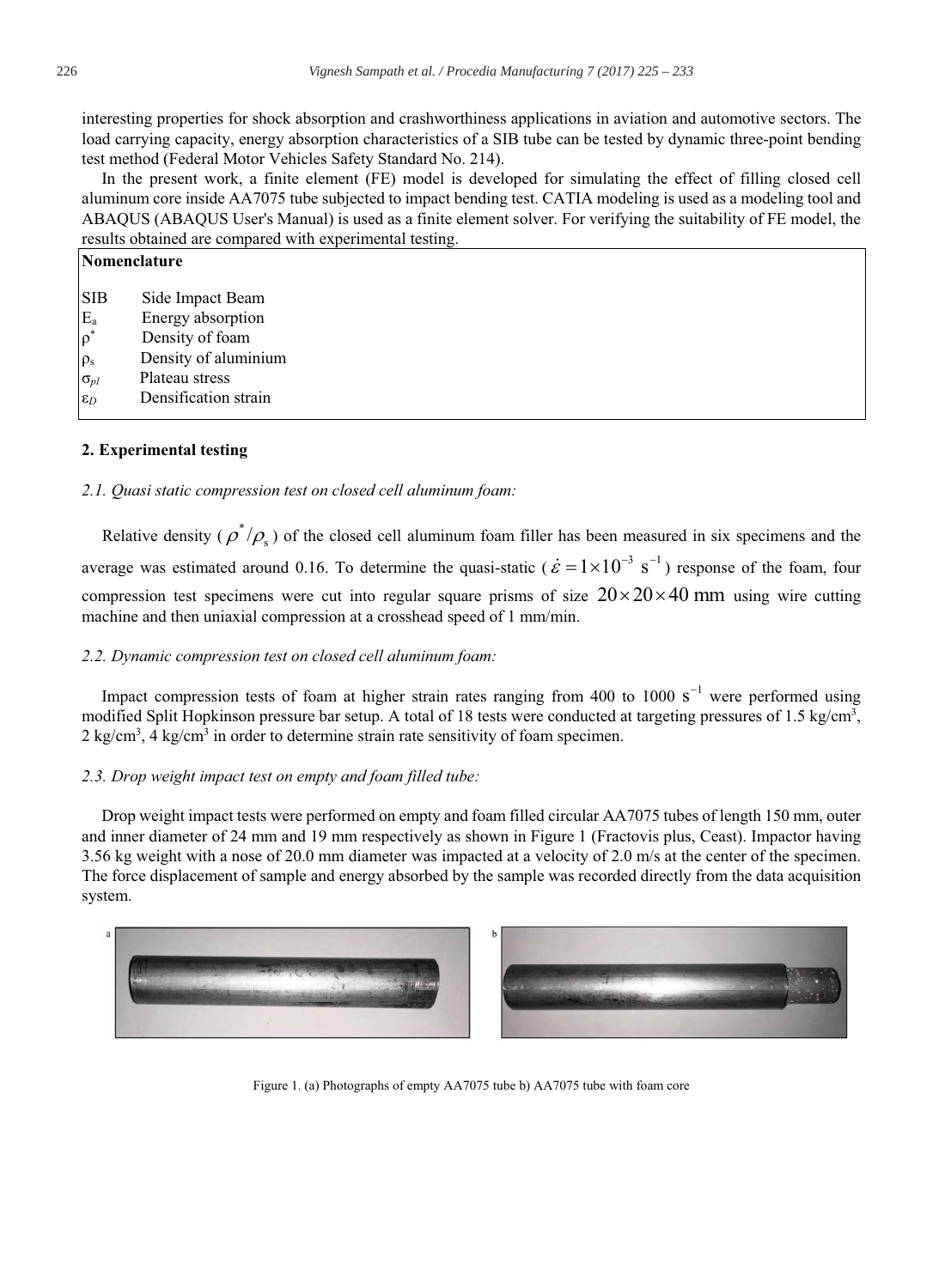#### 3. Finite element modeling:

The tube, loading device and supports are modeled by using CATIA. Figure 2 shows the meshed model. In order to reduce the computation time, the tube is modeled as deformable bodies while the loading device and supports are considered as rigid bodies. The tube is supported by the rollers as shown in Figure 2. The loading device is placed at the center of the tube and it is pressed at different velocities. By taking shell elements for both the foam & tube the contact interaction between them is numerical difficulty because of this reason 4-node solid elements are taken for foam & tube. Initially, the exactness of the developed FE model is verified by comparing the force-displacement curve obtained with the experimental and the same FE model is used to carry out simulation at higher velocities.



Figure 2: Meshed Model

## 4. Material models and properties

#### 4.1. Material model of closed cell aluminum foam core

Closed cell aluminum foam was modeled by the means of the implementation of an isotropic hardening model contained in the FEA code ABAQUS, which was originally proposed by Deshpande and Fleck [3]. The model assumes the usual decomposition of the total strain rate into its elastic ( $\varepsilon_{ii}^e$ ) and plastic part ( $\varepsilon_{ii}^p$ ).

$$
\varepsilon_{ij} = \varepsilon_{ij}^e + \varepsilon_{ij}^p \tag{1}
$$

The elastic part is given by the linear constitutive equation

$$
\sigma_{ij} = C_{ijkl} \bullet \varepsilon_{lk}^e \tag{2}
$$

Where  $C_{ijkl}$  is the elasticity tensor. The plastic strain rate is given by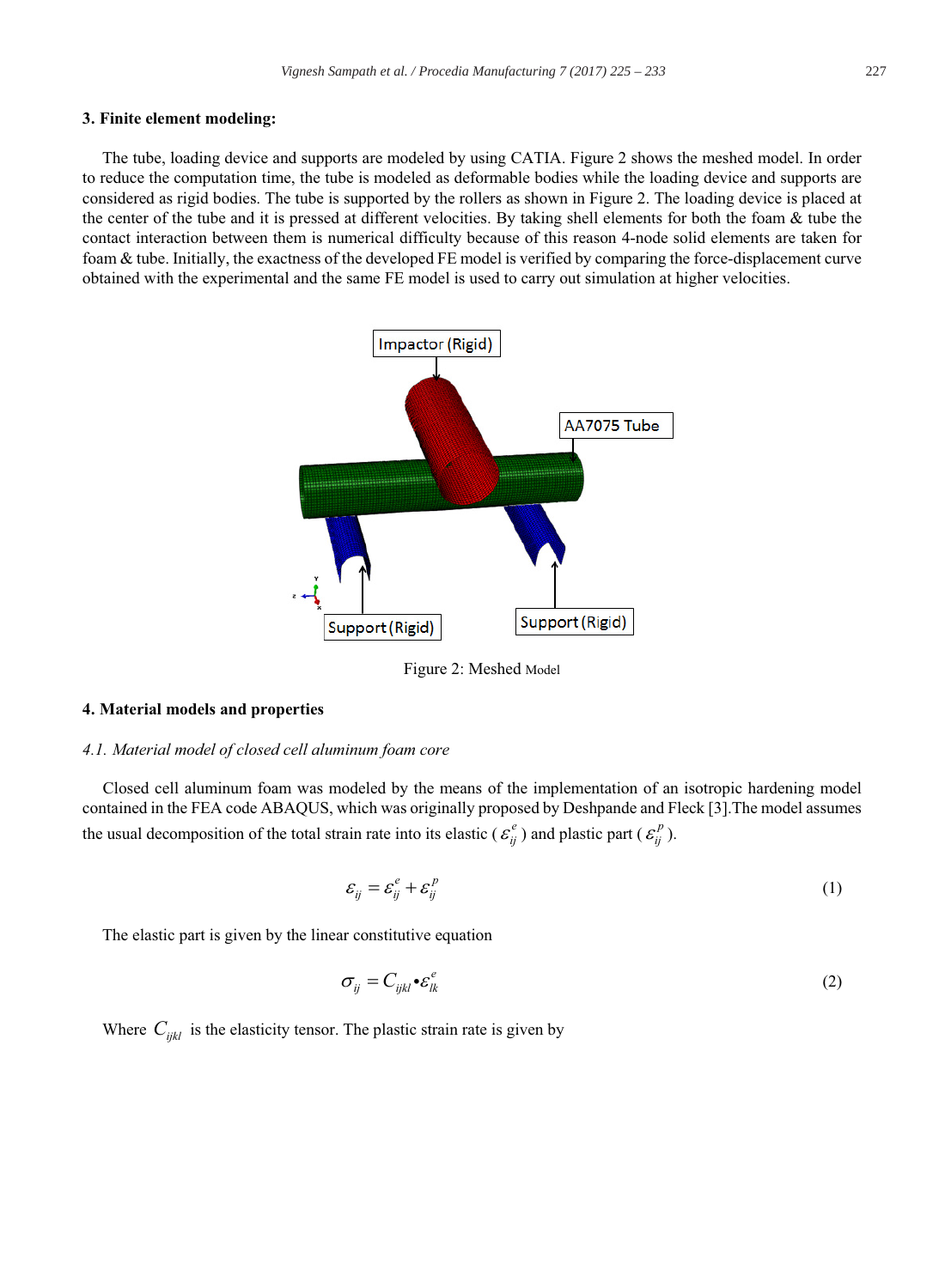$$
\varepsilon_{ij}^p = \dot{\lambda} \frac{\partial G}{\partial \sigma_{ij}} \tag{3}
$$

Where  $\lambda$  ' is the non-negative plastic flow multiplier. The flow potential is defined as

$$
G = \sqrt{q^2 + \beta^2 p^2} \tag{4}
$$

Where q q is the Mises stress, p is the pressure stress and  $\beta$  represents the shape of the flow potential envelope.  $\beta$  is related to the plastic Poisson's ratio  $v_p$  according to

$$
\beta = \frac{3}{\sqrt{2}} \sqrt{\frac{1 - 2\upsilon_p}{1 + \upsilon_p}}
$$
\n
$$
\tag{5}
$$

For aluminum foam the plastic Poisson's ratio  $U_p$  nearly zero, which corresponds to value of  $\beta$  -2.12. The remaining input parameter of the model was extracted from quasi static compression test of the foam. Material properties of quasi-static compression test were used in the constitutive model to be implemented for the foam in the computational code. The mechanical properties of foam were obtained from the stress-strain curve shown in Figure 3. These properties are the Young's modulus (E), the yield stress at 0.2 % of the total strain ( $\sigma_y$ ), the compressive

strength ( $\sigma_c$ ), the plateau stress ( $\sigma_{pl}$ ) and the densification strain ( $\varepsilon_D$ ) (see Table 1.)



Figure 3: Compressive stress vs nominal strain curve of foam core

Table 1: Mechanical properties of aluminum foam under quasi static compression.

|        |      | Foam Density, $\rho^*$ (g/cm <sup>3</sup> ) Relative Density, $\rho^*/\rho_s$ Young's Modulus, E (GPa) Plateau stress, $\sigma_{pl}(MPa)$ Densification strain, $\varepsilon_D$ |          |  |
|--------|------|---------------------------------------------------------------------------------------------------------------------------------------------------------------------------------|----------|--|
| 0.4191 | 0.16 |                                                                                                                                                                                 | <u>.</u> |  |

228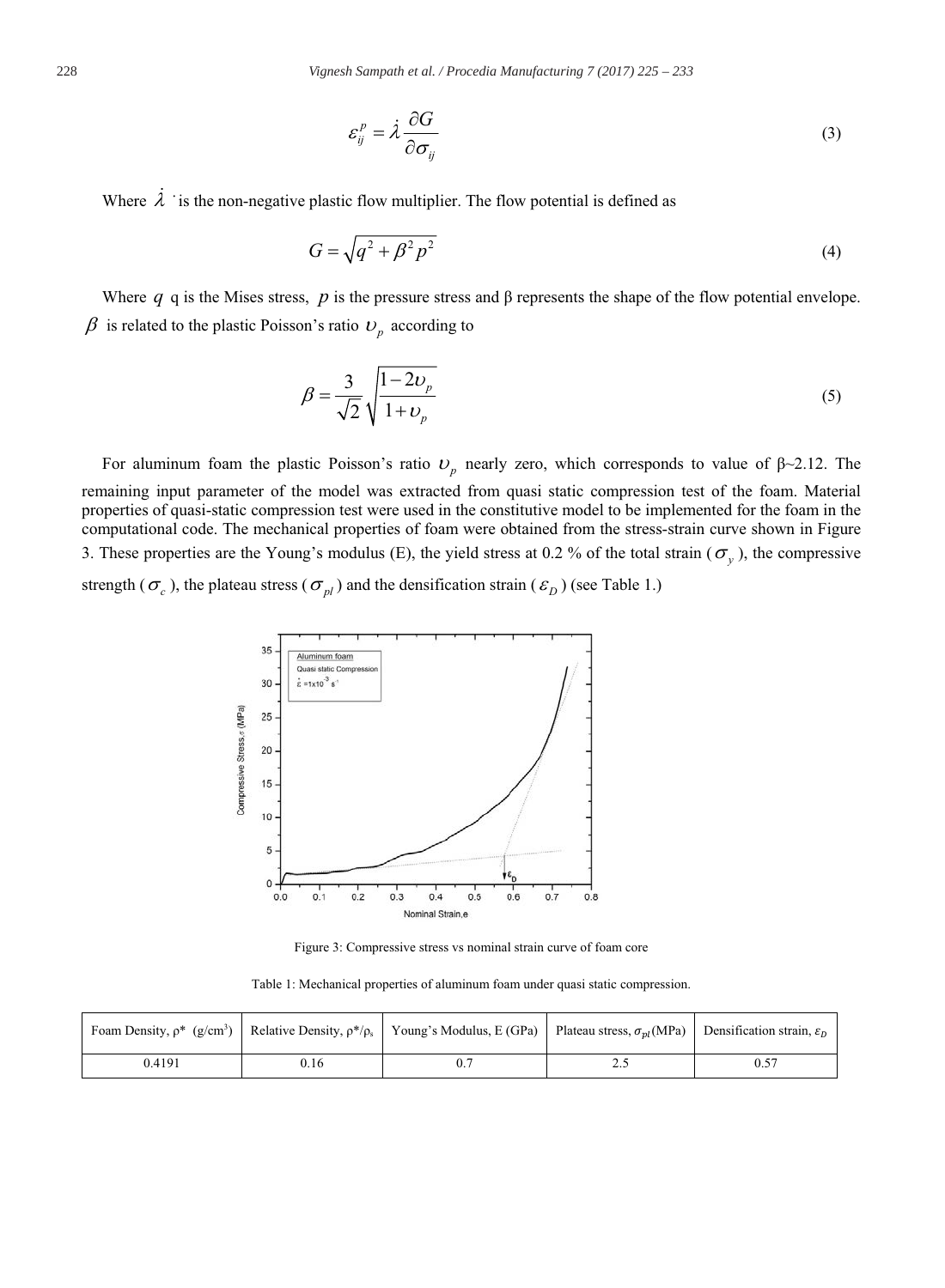## 4.2. Rate dependence of closed cell aluminum foam core

At higher strain rate, aluminum foam shows an increase in the yield stress. Cowper-Symonds overstress power law [4] was implemented to define strain rate dependence. Based on power law the dynamic flow stress is expressed as

$$
\overline{\sigma}_{dyn}^{c} = \overline{\sigma}_{sta}^{c} \left[ 1 + \left( \frac{\overline{\mathcal{E}}^{p}}{d} \right)^{\frac{1}{n}} \right]
$$
 (6)

Where  $\bar{\sigma}_{sta}^c$  is the static uniaxial compression yield stress,  $\bar{\sigma}_{dm}^c$  is the yield stress at a non-zero strain rate and  $\overline{\mathcal{E}}^p$  is the equivalent plastic strain rate. Strain rate sensitivity n=1.285, d=2319 1/sec calculated from dynamic compression test was used in simulation.

#### 4.3. Material model of AA7075 tube

The material model for AA7075 tube was modeled by means of Johnson-cook material model contained in the FEA code ABAQUS.

$$
\sigma = \left[ A + B \varepsilon_p^n \right] \left[ 1 + C \ln \dot{\varepsilon}^* \right] \left[ 1 - T^* \right] \tag{7}
$$

Where 
$$
\dot{\varepsilon}^* = \overline{\varepsilon}_p / \dot{\varepsilon}_D
$$
 and  $T^* = (T - T_r) / (T_m - T_r)$ .

#### Table 2: J-C material model parameters for AA7075-T6 [5]

| Constant  | (MPa) | B (MPa) | . .        | ∽     | m    |
|-----------|-------|---------|------------|-------|------|
| AA7075-T6 | 546   | 678     | 74<br>0.71 | 0.024 | 1.56 |

## 5. Results and discussion

#### 5.1. Validation of material models of empty and foam filled AA7075 tube:

For the purpose of the verification of our FE model and material models, the impact bending of empty tube and the foam filled AA7075 tubes were first simulated with dimensions of tube inner and outer diameter of tube are 19 mm & 24 mm, which are identical to the dimensions of the experimental sample. Figure 4 to Figure 6 shows the deformed shape and force displacement curve of an empty tube and foam filled tube impacted at a velocity of 2 m/s, compared with the experimental observation.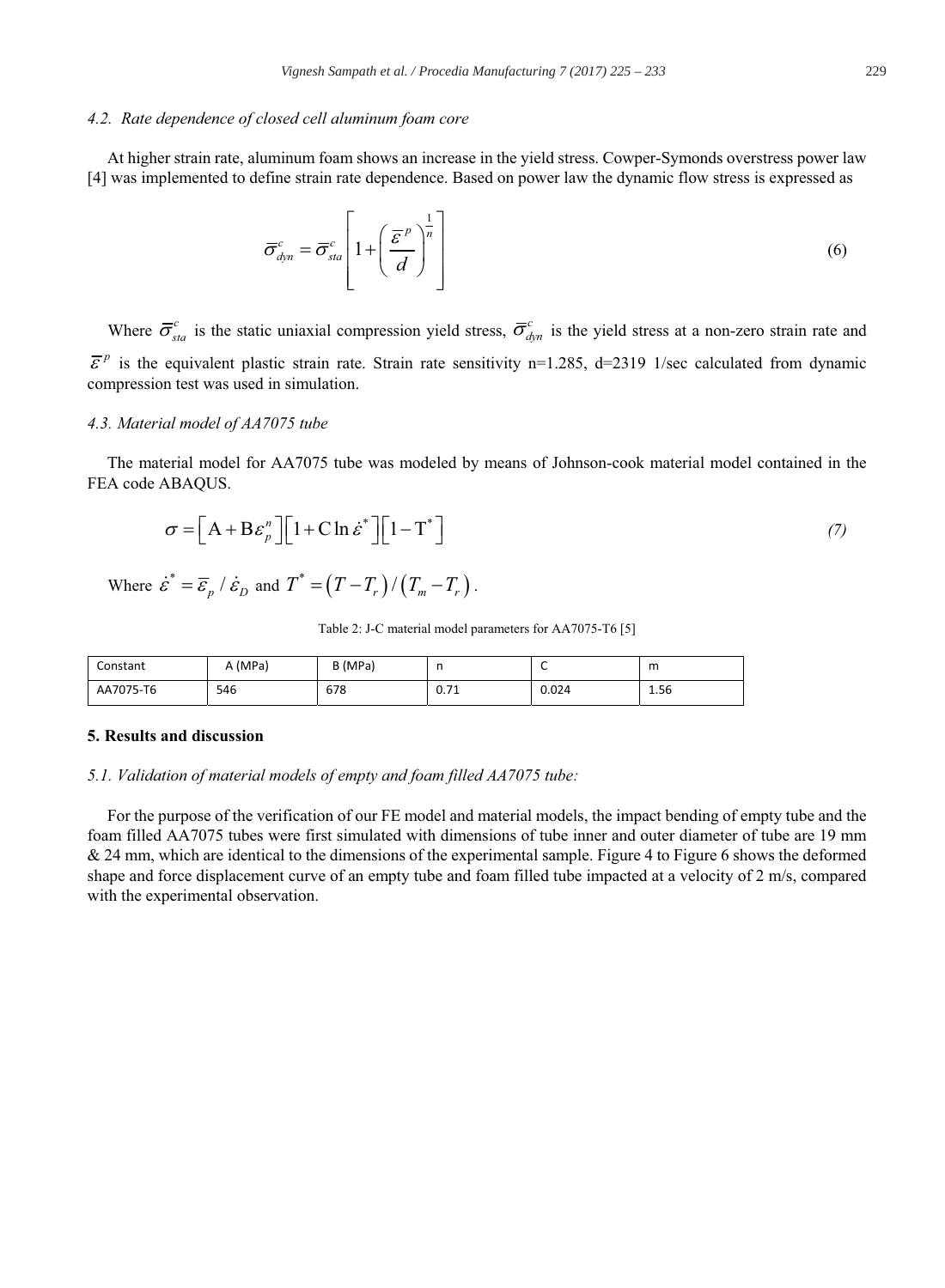

Figure 4: Comparison of the deformed shape between experimental and numerical results of empty AA7075 tube



Figure 1: Comparison of the deformed shape between experimental and numerical results of foam filled AA7075 tube

The load increases against the displacement until elastic deformation. Once the plastic deformation starts the load will be approximately constant against the displacement and then there will be a drop in the load-displacement curve due to buckling. In both experimental and simulation studies, the drop in the load-stroke curve is approximately at a stroke of 80 mm.



Figure 6: Comparisons of force displacement curves between experimental and numerical simulations

The numerical curve successfully produced the dynamic bending behavior of empty and foam filled tube. Considering the complexity of the cell structures in the foam, the comparison indicates that the simplified material model can simulate the bending of the foam reasonably well. From the above sections we verified that chosen material models for AA7075 Tube & foam are in good agreement with the experimental data. In the sections below, we were simulating the empty  $\&$  foam filled AA7075 tubes at higher velocities i.e. 6 m/s, 12 m/s and 20 m/s.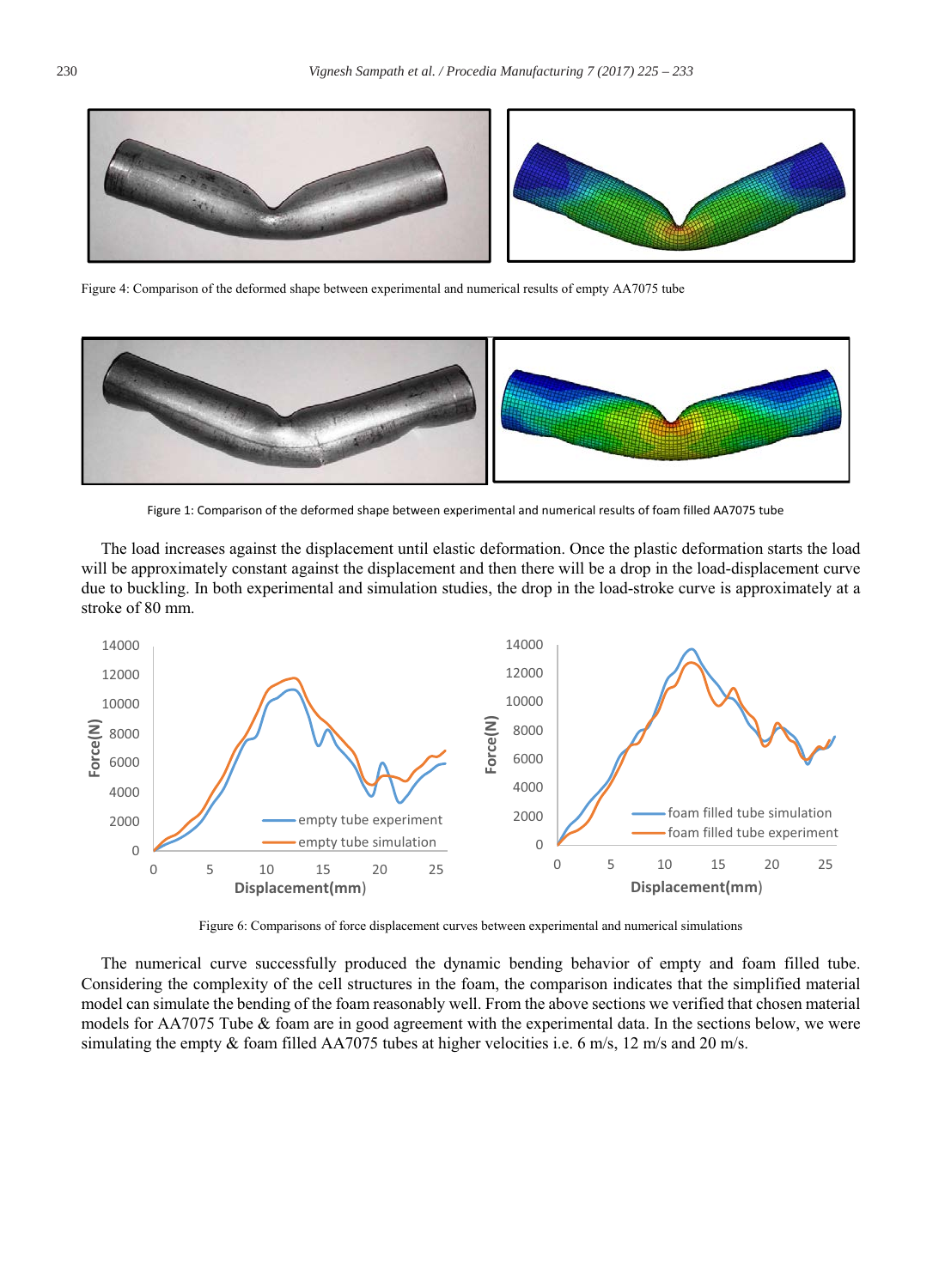## 5.2. Simulation of empty and foam filled Tubes

Both tube and foam were modeled using three dimensional solid 8-node linear brick elements with hourglass control and reduced integration (C3D8R in ABAQUS library). The accuracy of the finite element simulation highly depends on the number of element or element size. The mesh independence was verified by using convergence study. The final deformed specimens and load displacement curve of empty and foam filled AA7075 tube subjected to different impact velocities is shown in Figure 7 to Figure 10.



Figure 7: Deformed shape of empty and foam filled tubes after impact velocity of 6 m/s.



Figure 8: Deformed shape of empty and foam filled tubes after impact velocity of 12 m/s.

In order to evaluate the crash performance of energy-absorbing structures, it is necessary to define the crashworthiness parameter. The energy absorption can be used to evaluate the efficiency of structures.

Energy absorption is calculated as:

$$
E_a = \int_0^\delta F d\delta \tag{8}
$$

Where F is the crushing force with the function of the displacement  $\delta$ ,  $\delta$  is the displacement and mass is the total mass of tube and foam.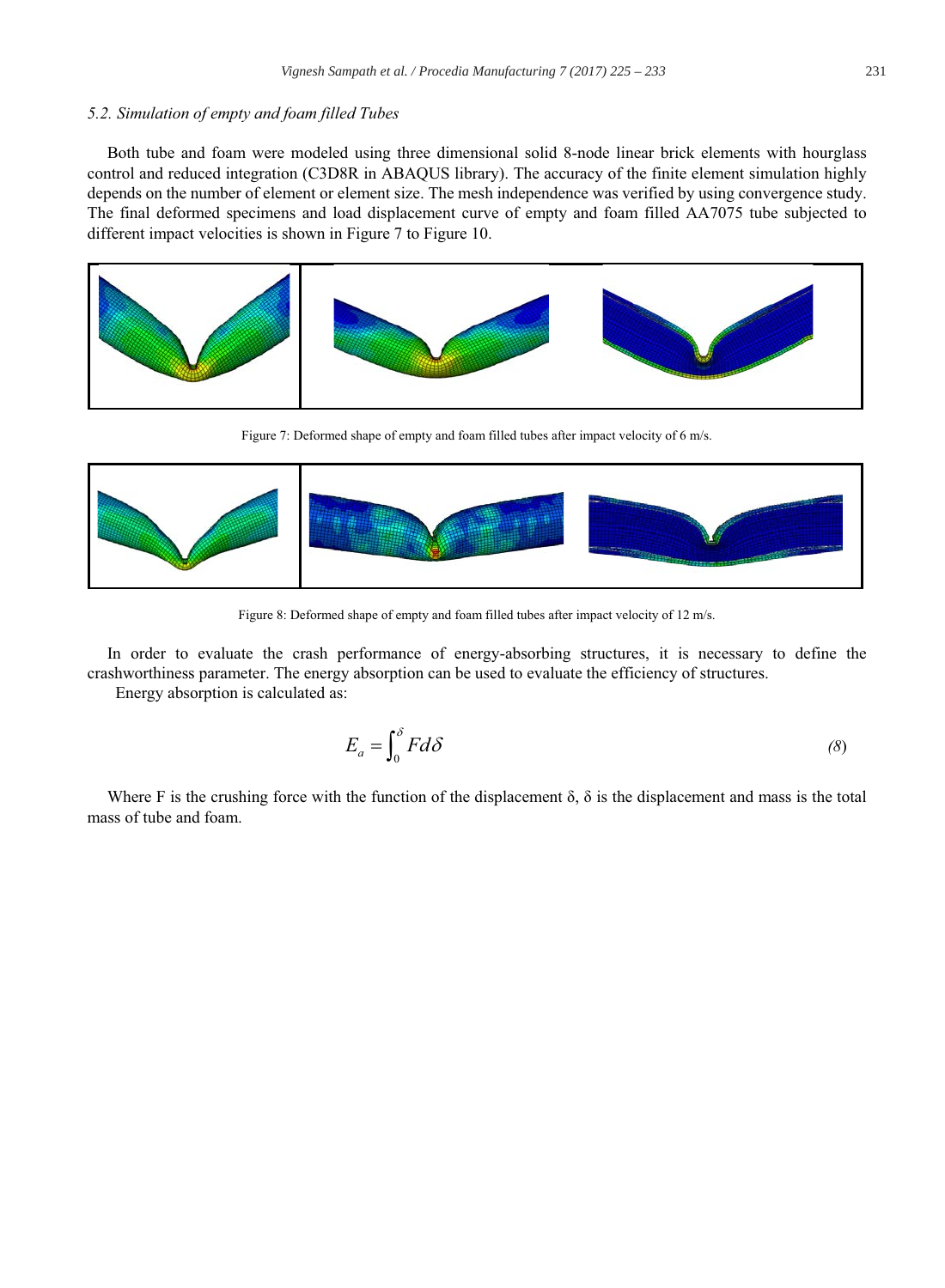

Figure 9: Force displacement curves a) Impact velocity of 12 m/s b) Impact velocity of 6 m/s



Figure 10: Energy absorption curves a) impact velocity of 2 m/s b) impact velocity of 6 m/s and 12 m/s

## 6. Conclusion

This work gives an idea about the effect of filling foam core on the load carrying capacity and energy absorption characteristics of the AA7075 tube. The following conclusion can be drawn from the present work:

- Energy absorption capacity of foam filled AA7075 tube is higher than the empty tube under dynamic bending.  $\bullet$
- At higher impact velocities, increases in energy absorption were observed which is due to strain rate sensitive  $\bullet$ behavior of closed cell aluminum foam filler.
- Filling closed cell aluminum core inside the AA7075 tube results in more force and energy required to bend the  $\bullet$ tube.

Therefore, foam filled tubes are strongly recommended as crashworthy side impacts application of passenger cars.